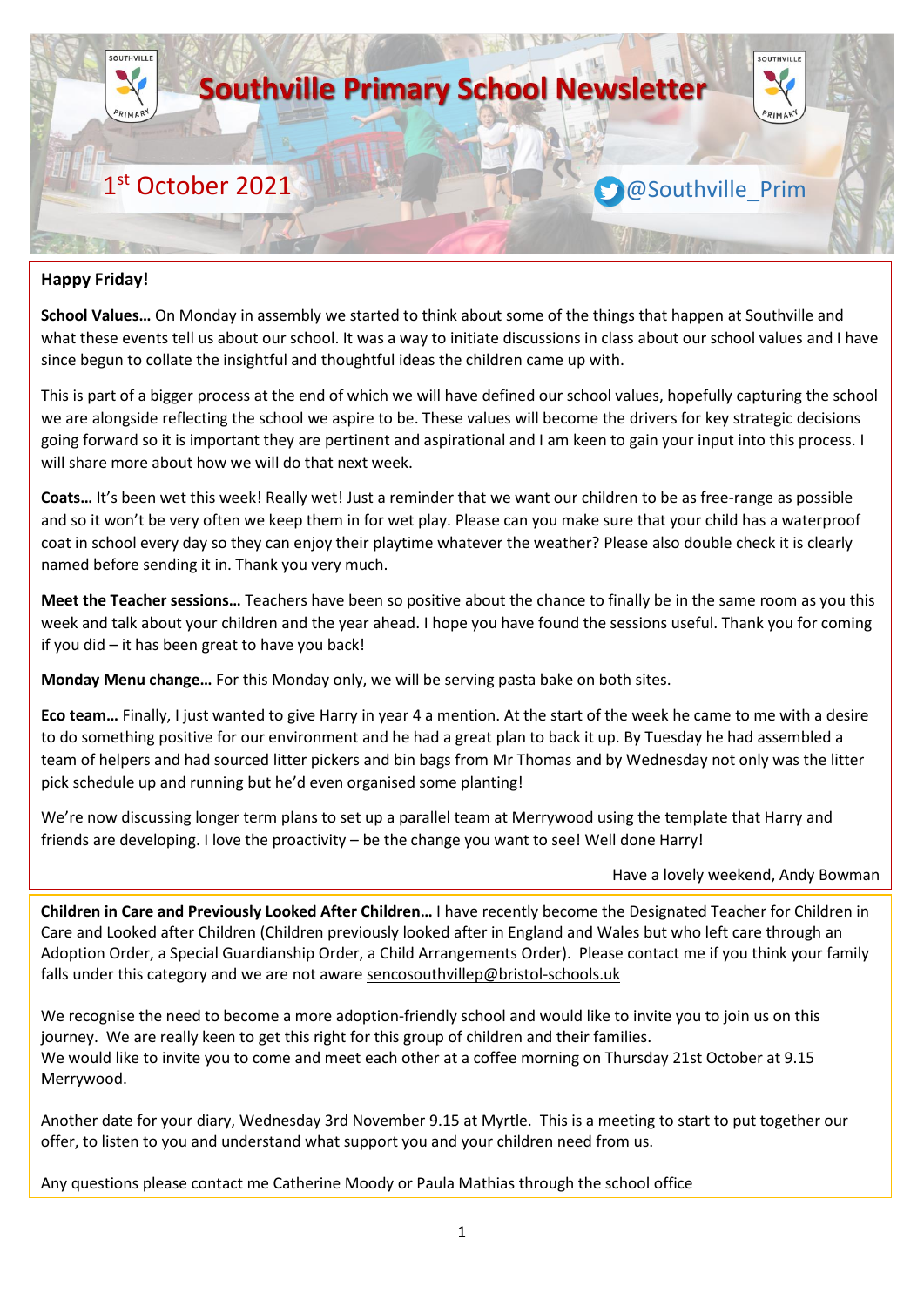| <b>Parent Consultation evenings - diary date</b> |                                  |                            |                                    |  |
|--------------------------------------------------|----------------------------------|----------------------------|------------------------------------|--|
| Monday 8 <sup>th</sup> November                  | Tuesday 9 <sup>th</sup> November | Wednesday 10 <sup>th</sup> | Thursday 11 <sup>th</sup> November |  |
|                                                  |                                  | <b>November</b>            |                                    |  |
| <b>EYFS (Nursery and</b>                         | Key stage 2 (Years $3-6$ )       | <b>EYFS (Nursery and</b>   | Key stage 2 (Years $3-6$ )         |  |
| <b>Reception classes)</b>                        |                                  | <b>Reception classes)</b>  |                                    |  |
| Key Stage 1 (Years 1 & 2)                        |                                  | Key Stage 1 (Years 1 & 2)  |                                    |  |

During Covid we found that carrying out this process online over Googlemeet worked for the majority of our parent community. We will set this process in motion before the half term break to ensure a smooth transition after the half holiday. We will also arrange a time for you to look at your child's book.

# The **ZONES** of Regulation®

**The Zones of Regulation** is a programme that the school introduced last year. It aims to help children notice the emotion they are feeling and then regulate themselves if they are feeling uncomfortable. For those of you interested in finding out more about the programme…

- [Click here](https://www.southville.bristol.sch.uk/media/1339/zones-of-regulation-parents.pdf) for an overview
- [Click here](https://www.southville.bristol.sch.uk/media/1343/zones-parents-meeting.pdf) to see the slides used by Ms. Charnock at the meeting that took place last year.

**Google Classrooms…**lots of you have already joined your new classes. If you haven't yet, you will need to use the link sent to you by your child's class teacher via Pupil Asset. Please inform your child's class teacher if you are having any issues.

# **School census day = School lunch menu change**

On **Thursday 7 th October 2021** the school will be changing the school menu to celebrate School Census Day. We would like as many children as possible to celebrate with a hot school meal as possible.

# It will be Fish Finger Thursday!

**Pupil Premium…** Pupil Premium is an additional means-tested funding stream for schools which entitles children to free school meals and brings funding into school that we use to directly support them. As we continue to work through the impact of the pandemic, you may have found your circumstances have changed in which case receiving pupil premium funding for your child may be beneficial.

On Wednesday we emailed all parents a copy of the application form. If you think you may be eligible please return it to us asap and it will be processed in complete confidence. If you have any questions, please speak to Mr Bowman, Mr Potter or Mr Commander.

# **An exciting new environmental challenge and competition - 'The Zero-Wasters'**

We are joining 'The Zero-Wasters' and taking part in the exciting Waste Nothing Schools challenge run by Bristol Waste. The challenge is to encourage children and their families to reduce waste and recycle more by completing five challenges within the home.

This challenge is a competition between schools within Bristol and our school is one of the lucky ones taking part. Our school could get a prize, so help us win by taking part and completing the challenge with your household at home and bringing it back to school.

Each child from Reception to Year 6 will be coming home with a Waste Nothing Schools booklet on Monday 4th October.

Please ensure completed booklets are back to the class teacher by Monday 18th October. All you need to know is inside the booklet and additional help is on the Bristol Waste website! [www.bristolwastecompany.co.uk/schools](http://www.bristolwastecompany.co.uk/schools)

The children will watch a short film introducing the challenge in school on Monday. If you would like to watch it with them beforehand the link is here. (It's 7 minutes long). <https://www.youtube.com/watch?v=uVJQzW8Ozw4&t=8s>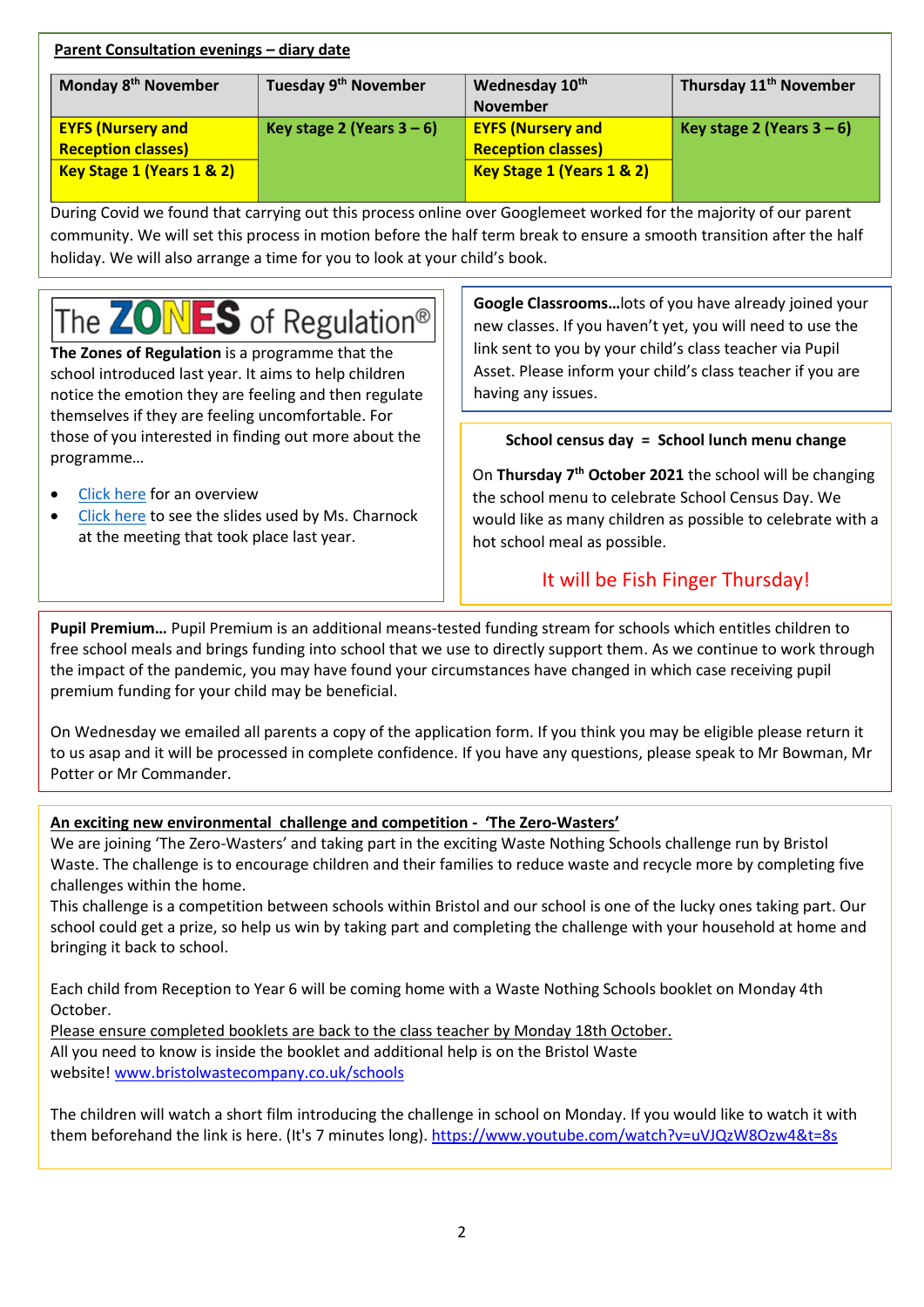# **Meet The Teacher info…**

All of the information from the "Meet the Teacher" meetings can be found on your child's year group page:

**<https://www.southville.bristol.sch.uk/learning/curriculum-guide/year-groups/>**

If you click on the year group and scroll down the bottom of the page, you can find links to all relevant sections (see example below for Year 6).

Please contact your child's class teacher for further information not found on the class page.



# **Google Classroom info…**

To join your new Google Classroom, you must use the sign-up link sent by your child's class teacher via Pupil Asset. You will then be asked to sign on using your child's username and password. Homework and spellings will be uploaded on this platform. Please also encourage your children to practice their times tables on 'Times Tables Rock Stars'.

# **Thank you!**

### **Nursery…**

All of Seahorse Class continue to be total superstars, as they continue to settle in, adjust to the new routines and start building new friendships.

We have started sharing your wonderful family photos and are displaying these in the classroom. Please do bring one in for your child to talk about and share, or just to admire.

Next week we look forward to exploring the story of 'Goldilocks and the three bears'.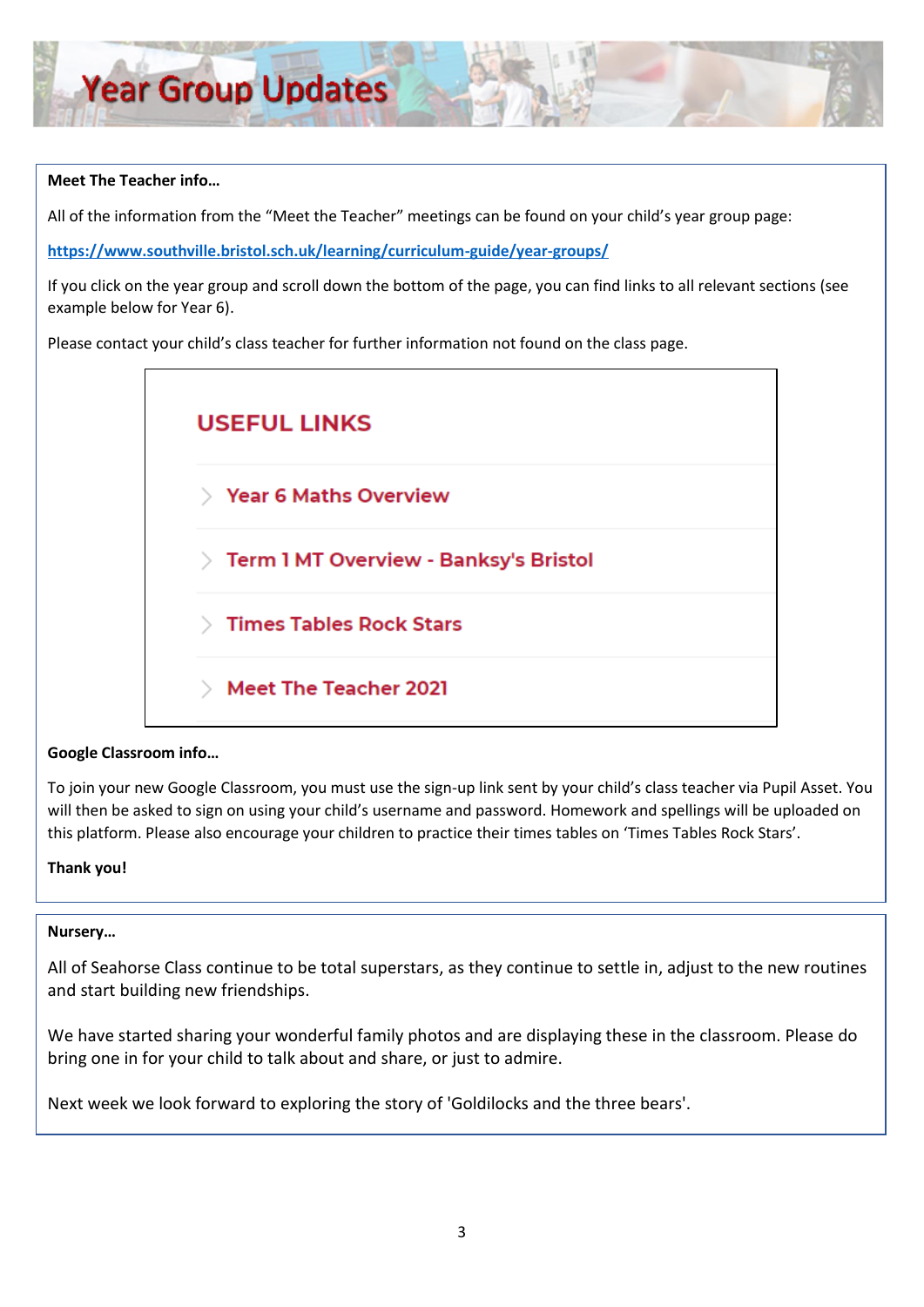# **Reception…**

Dear Reception Families,

Each week our children will be accessing resources from our continuous provision. Here are our specific focuses for next week:

| <b>Area of Learning</b>                                        | Week beginning 04.10.21                                                                                                                                                                                                 |  |
|----------------------------------------------------------------|-------------------------------------------------------------------------------------------------------------------------------------------------------------------------------------------------------------------------|--|
| Personal, Social and<br><b>Emotional Development</b><br>(PSED) | I can start to recognise and manage my feelings.                                                                                                                                                                        |  |
| <b>Communication and Language</b>                              | 'Bucket Time' (Attention Circle Times)<br>Philosophy Circle Time - Is the family special?<br>Circle Time - sharing special photos                                                                                       |  |
| <b>Physical Development (PE)</b>                               | Ring games                                                                                                                                                                                                              |  |
| Literacy                                                       | Focus book - Hueys and the New Jumper by Oliver Jeffers<br>Phonics - Phase 1<br>Writing task - My family booklet<br>$1:1$ reading                                                                                       |  |
| <b>Mathematics</b>                                             | Comparing amounts<br>- We are learning to make comparisons between sets of objects to find out<br>which has greater/ more than/ fewer/ less than.                                                                       |  |
| <b>Understanding the World</b>                                 | Gardening Club with Mrs Kerr - This week it is Jellyfish Class's turn.<br>We are learning about similarities and differences between<br>families. We will be reading The Great Big Book of Families by Mary<br>Hoffman. |  |
| <b>Expressive Arts and Design</b>                              | Colour collage<br>Music - learning simple songs                                                                                                                                                                         |  |

Additional Information

Morning Drop Off and Pick Up Routine

Please can we remind parents and carers that we have a one way system in operation when dropping children off and picking them up. The gate on Merrywood Road is for parents and carers to enter the school grounds and the gate leading on to Milford Street is to exit the school grounds. Thank you for your support with this. Please can we also remind parents and carers to leave the school premises as quickly as possible to avoid congestion. We apologise for the delay in opening the exit gate on some occasions.